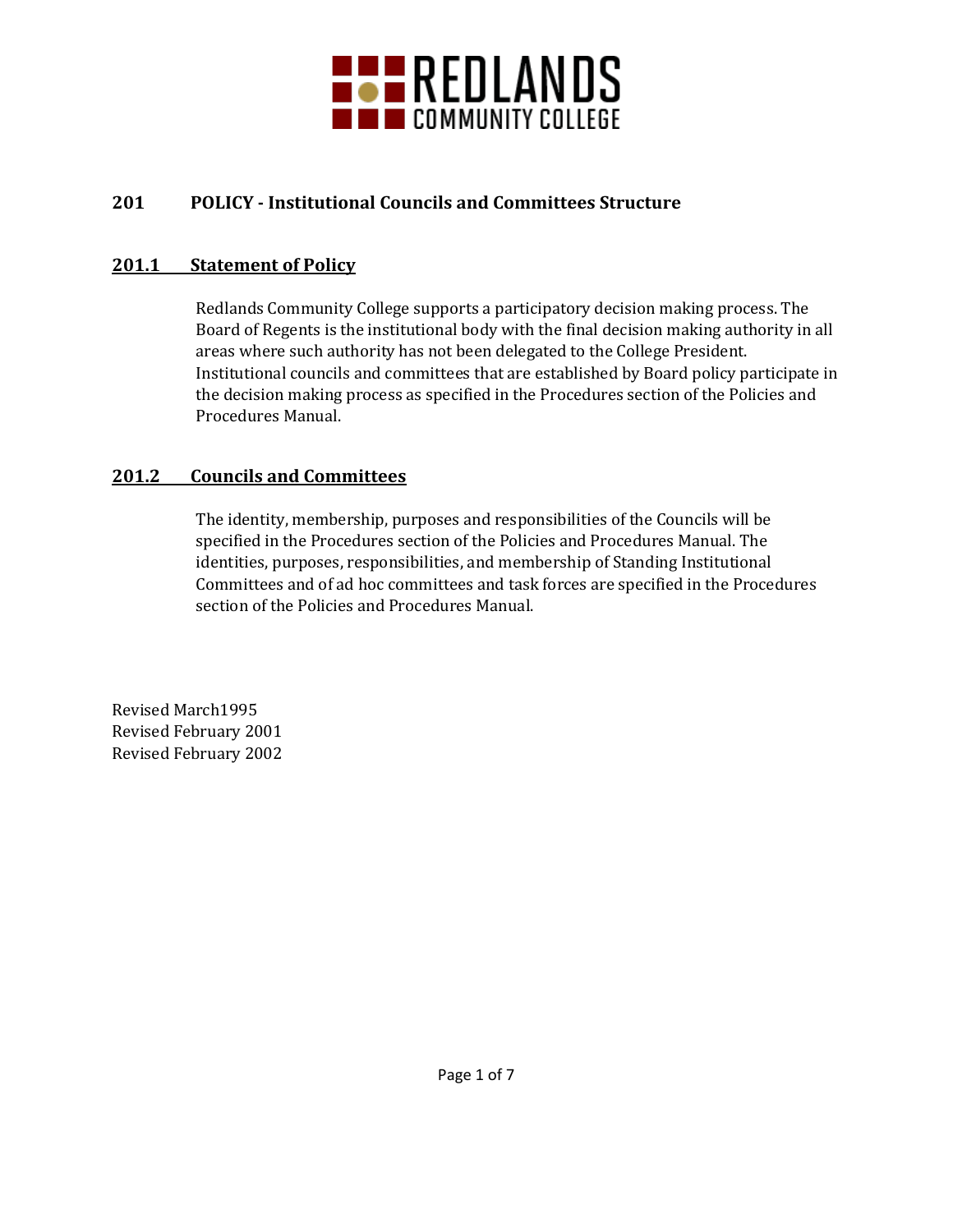

# **201 PROCEDURE - Institutional Councils and Committees**

## **201.2:1 Councils and Cabinets**

The Institutional Councils and Cabinets, their purposes, responsibilities and membership shall be:

#### President's Cabinet

- A. Purposes and Responsibilities: The President's Cabinet is charged with the responsibilities of:
	- 1. Advising and assisting the President in regard to overall operation of the institution; and
	- 2. Working as a cohesive unit to help move the institution in a positive direction that aligns with our strategic plan and mission; and
	- 3. Framing appropriate policies and procedures to ensure the smooth operation of the institution; and
	- 4. Reviewing and acting on recommendations from standing institutional committees, ad-hoc institutional committees, the Faculty Senate, the student groups association, program advisory boards, and other constituencies, and
	- 5. Coordinating updates and dissemination of campus news, events and activities; and
	- 6. Serving as a venue for issues and concerns that represent the students, faculty, staff and alumni of Redlands Community College as well as outside constituencies.
- B. Membership
	- 1. President
	- 2. Executive Vice President/Chief of Staff
	- 3. Vice President for Academic Affairs
	- 4. Director of Athletics/Institutional and Student Compliance
	- 5. Director of Institutional Grants Development and Compliance
	- 6. Academic Department Heads
	- 7. Director of Information Technology
	- 8. Faculty Senate Officer
	- 9. Executive Director of External Affairs
	- 10. Executive Director of Student Services
	- 11. Executive Assistant to the Administration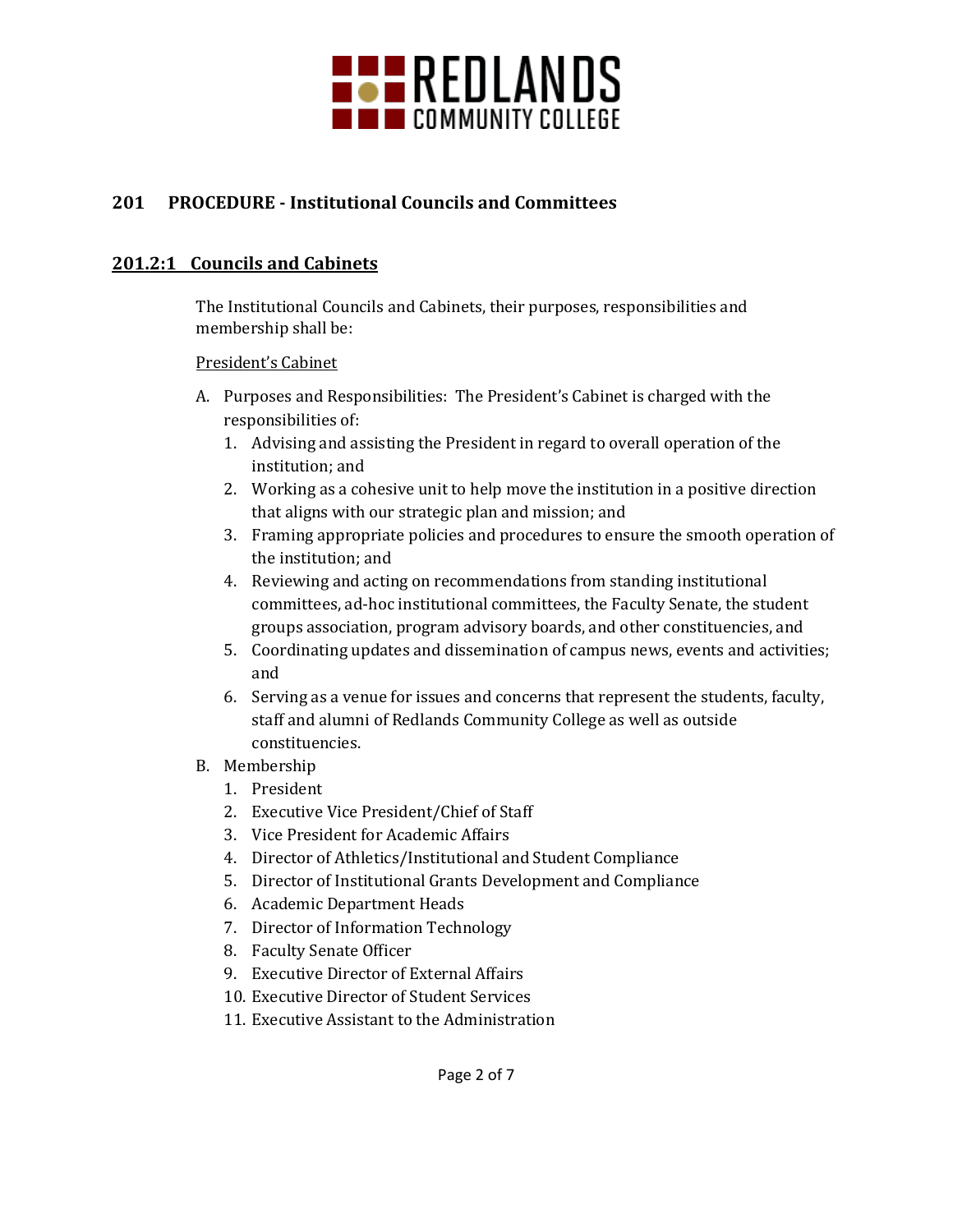

## **201.2:2 Standing Institutional Committees**

The Standing Institutional Committees, shall meet at least once per quarter during the fiscal year and provide a written report of their activities and actions to the President after their meetings. The chairperson of each standing committee shall be chosen by election of the committee members and their term as chairman shall not exceed two consecutive years. Their purposes, responsibilities and membership shall be:

#### Assessment Committee

- A. Purposes and Responsibilities: The Assessment Committee is charged with the responsibilities of:
	- 1. Developing a mission statement for the Redlands Community College assessment program;
	- 2. Developing the objectives and procedures for entry-level assessment, outcomes assessment, and student satisfaction assessment;
	- 3. Reviewing and evaluating assessment plan implementation strategies and outcomes;
	- 4. Assisting with reporting assessment results to the Oklahoma State Regents for Higher Education; and
	- 5. Serving as a communications link at the College.
- B. Membership
	- 1. Minimum of one faculty member from each of the Academic Departments
	- 2. One representative from the HLC Liaison Committee
	- 3. One Admissions and Advising Appointee
	- 4. Faculty Senate Representative
	- 5. Institutional Research and Effectiveness Appointee (Ad-hoc Committee Member)
	- 6. Vice President for Academic Affairs

#### Curriculum Committee

- A. Purposes and Responsibilities: The Curriculum Committee is charged with the responsibilities of:
	- 1. Reviewing and making recommendations related to student admission and standards of achievement;
	- 2. Reviewing and making recommendations regarding academic standards for the institution;
	- 3. Reviewing and making recommendations concerning the operation and needs of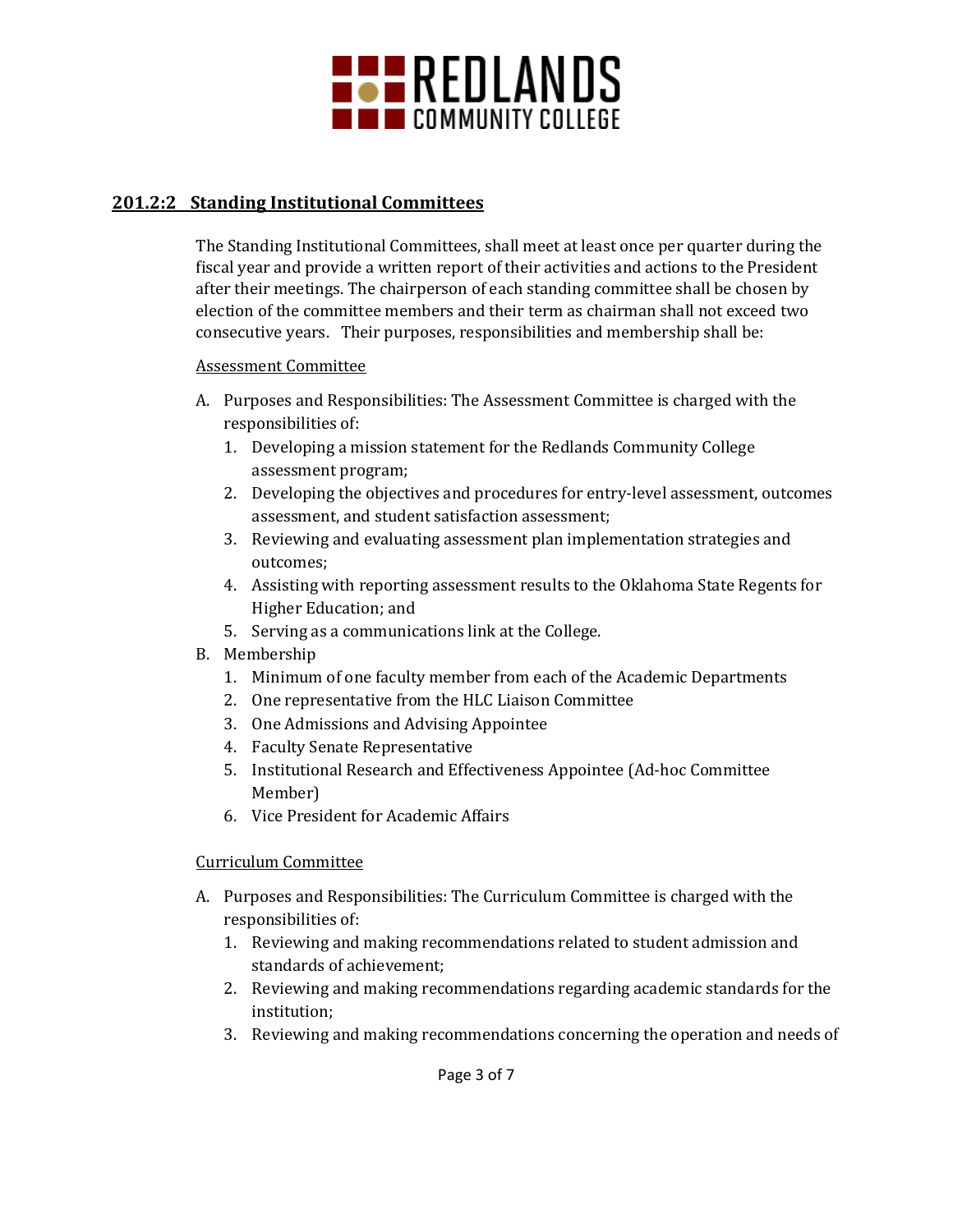

the Learning Resources Center;

- 4. Studying and evaluating the programs and courses offered by the College;
- 5. Making recommendations concerning curriculum revisions;
- 6. Making recommendations concerning the instigation and/or deletion of courses and programs; and
- B. Membership
	- 1. Minimum of one faculty member from each of the Academic Departments
	- 2. Faculty Senate Representative
	- 3. Admissions and Advising Appointee
	- 4. Vice President for Academic Affairs
	- 5. One representative from the HLC Liaison Committee
	- 6. Registrar's Staff Appointee
	- 7. Institutional Research and Effectiveness Appointee (Ad-hoc Committee Member)

#### Professional Development Committee

- A. Purposes and Responsibilities: The Professional Development Committee is charged with the responsibilities of:
	- 1. Establishing and maintaining the program guidelines and documents for the professional development grant applications process for the institution.
	- 2. Work in collaboration with the Faculty Association Professional Development Committee and the Program Development Sub Committee to recommend oncampus training programs which shall occur on a quarterly basis that improve job performance for faculty and staff
	- 3. Administration of the campus professional development funds budget
	- 4. Review all individual applications for professional development activities submitted by faculty and staff (both full-time and part-time)
	- 5. Establish clear guidelines for the application process and the expected benefits and return to the college
- B. Membership
	- 1. Executive Vice President/Chief of Staff
	- 2. Two faculty representatives
	- 3. Two professional staff representatives

#### Strategic Planning Committee

A. Purposes and Responsibilities: The Strategic Planning Committee is charged with the responsibilities of:

1. Establishing, maintaining, updating and documenting the strategic plan for the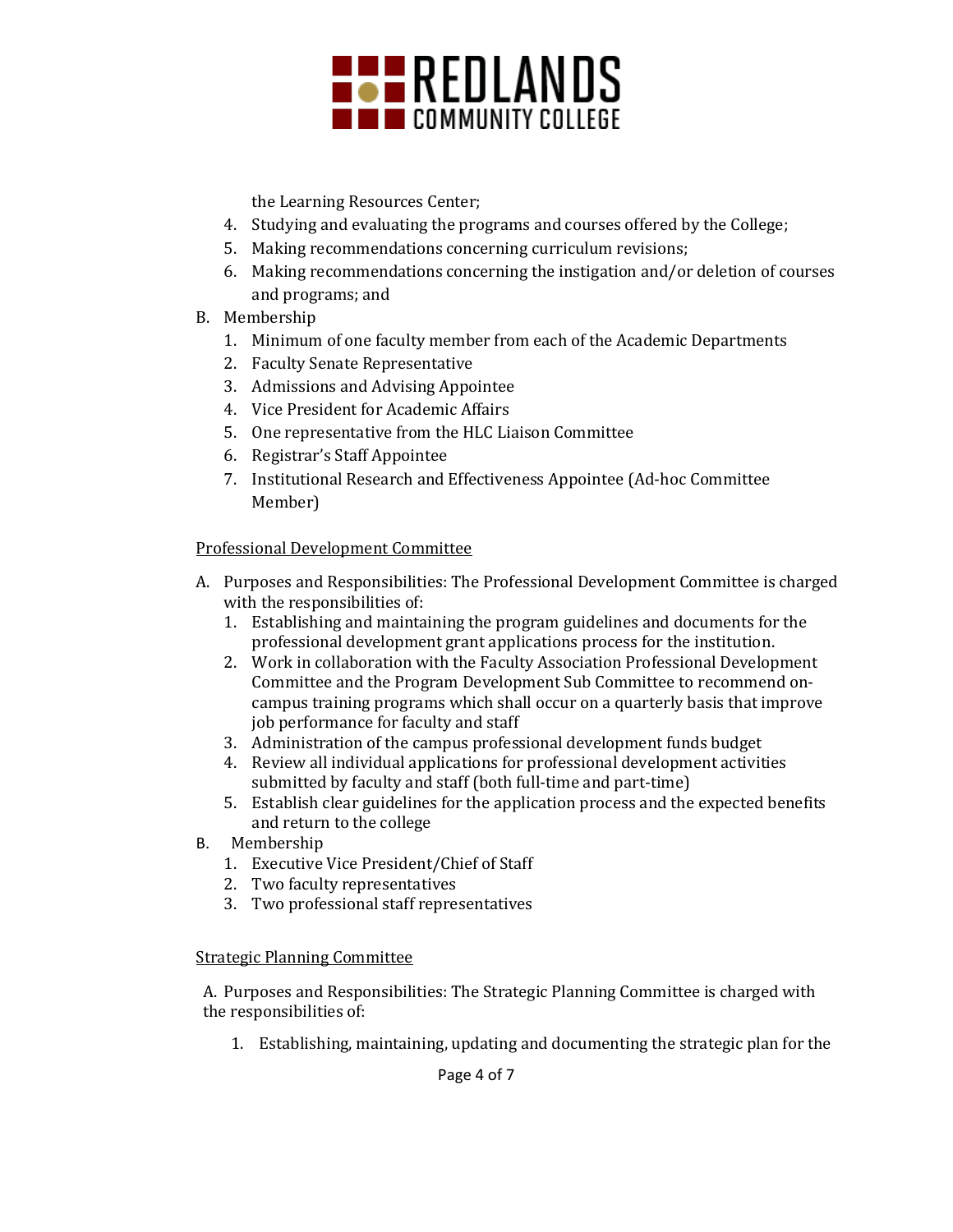

institution.

- 2. Meet quarterly to review the institutional strategic plan and make sure it is relevant in regards to the institution's effectiveness, mission, and goals
- 3. Make sure the institutional Financial Plan aligns with the institutional Strategic Plan
- 4. Prepare quarterly updates for the Redlands Community College Board of Regents Meetings.
- 5. Establish clearly defined goals and objectives of the institutional Strategic Plan
- 6. Update and provide written documentation of all goals achieved in the plan
- 7. Publish the latest version of the strategic plan to the Redlands Community College website
- B. Membership
	- 1. President
	- 2. Executive Vice President/Chief of Staff
	- 3. Vice President for Academic Affairs
	- 4. Executive Director of External Affairs
	- 5. Director of Information Technology
	- 6. Director of Athletics/Institutional and Student Compliance
	- 7. Minimum of one faculty member from each of the Academic Departments
	- 8. Faculty Senate Representative
	- 9. Director of Institutional Grants Development and Compliance
	- 10. Admissions and Advising Appointee
	- 11. Executive Assistant to the Administration
	- 12. Director of Human Resources/Emergency Manager

## **201.2:3 Ad Hoc Committees and Task Forces**

In addition to the Standing Institutional Committees, ad hoc committees and task forces will be utilized when specific identified needs and issues arise. An ad hoc committee or task force may be appointed by any of the following individuals or groups: the President, the Vice President, or the Faculty Senate. The recommendations of ad hoc committees or task forces will be presented to the President's Cabinet for review and action.

## **201.2:4 Procedure for Use of Standing Institutional Committees**

To initiate action on recommendations, issues, or questions, a written request must be submitted to the appropriate committee Chairperson. The following avenues are recommended: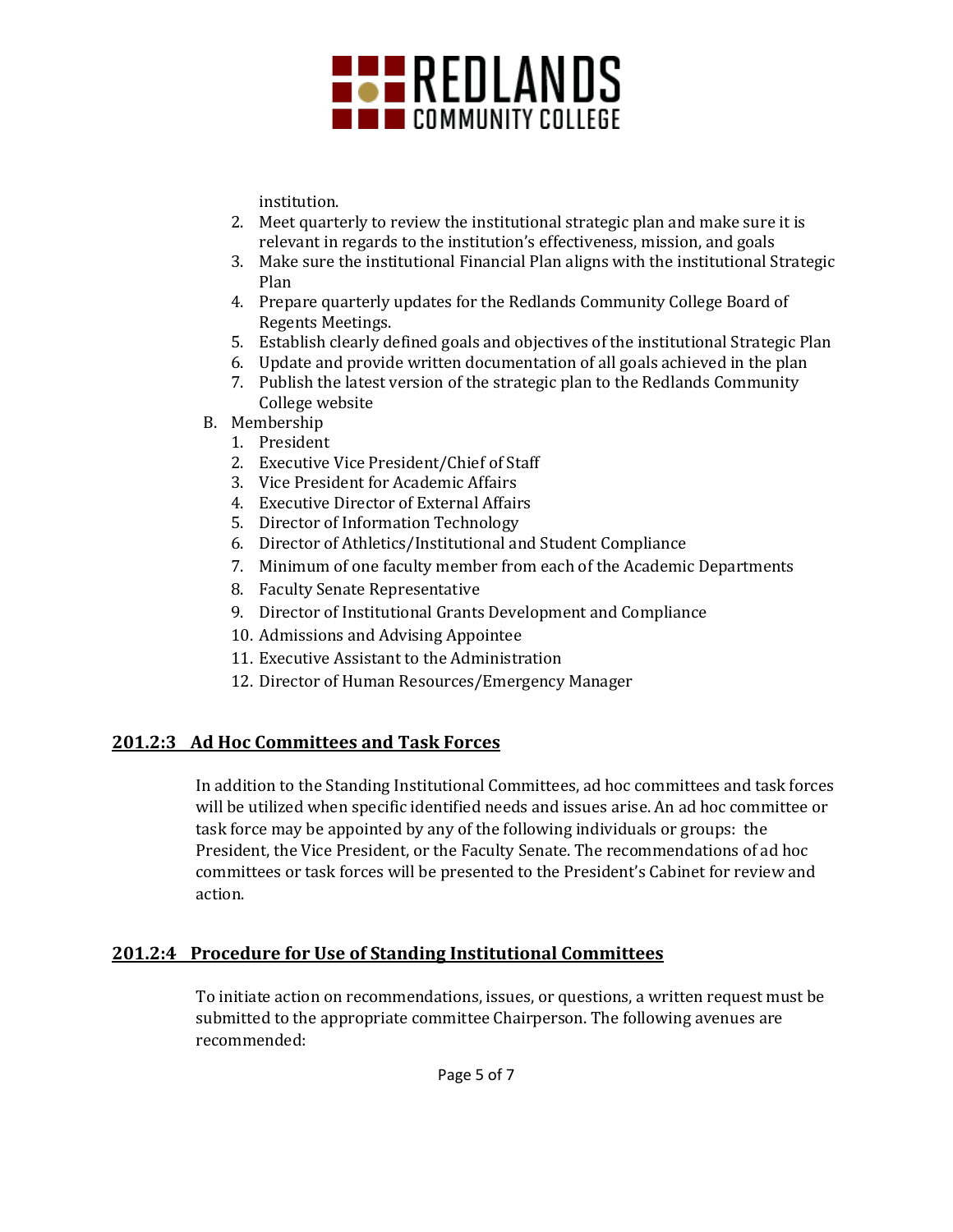

- a. An individual administrator may make recommendations to any of the institutional organizations (e.g. Faculty Senate) or he or she may make recommendations to any Standing Institutional Committee.
- b. Any Standing Institutional Committee may originate action independently.
- c. Members of the faculty may make recommendations through the Faculty Senate.
- d. Individuals may make recommendations through their representative on any Standing Institutional Committee or through a representative of the President's Cabinet.

#### **201.2:5 Advancement of a Situation**

In order for a problem or suggestion to advance from a Standing Institutional Committee or an ad-hoc committee or task force to the President's Cabinet, the Chairperson of the committee or task force shall present the matter to the next scheduled President's Cabinet meeting.

#### **201.2:6 Response of the President's Cabinet**

The President's Cabinet shall inform the appropriate Standing Institutional Committee Chairperson, Ad-hoc Committee Chairperson, or Task Force Chairperson in writing, of the response of the President's Cabinet. The representative of the affected group will then inform the person(s) who initiated the request.

#### **201.2:7 Record Keeping**

Each Standing Institutional Committee shall annually elect a Chairperson and a Recording Secretary. The Chairperson may not exceed two consecutive terms as Chairperson. The Committee shall keep a record of their activities, to be maintained by the Recording Secretary. A complete record of the Committee proceedings shall be deposited with the administrator in charge of academic instruction and the President's office, within one week of their approved committee meeting minutes.

#### **201.2:8 Quorum**

Each Standing Institutional Committee shall establish its own quorum and the decisions of the Committee shall be based upon a majority of that quorum. The quorum shall be